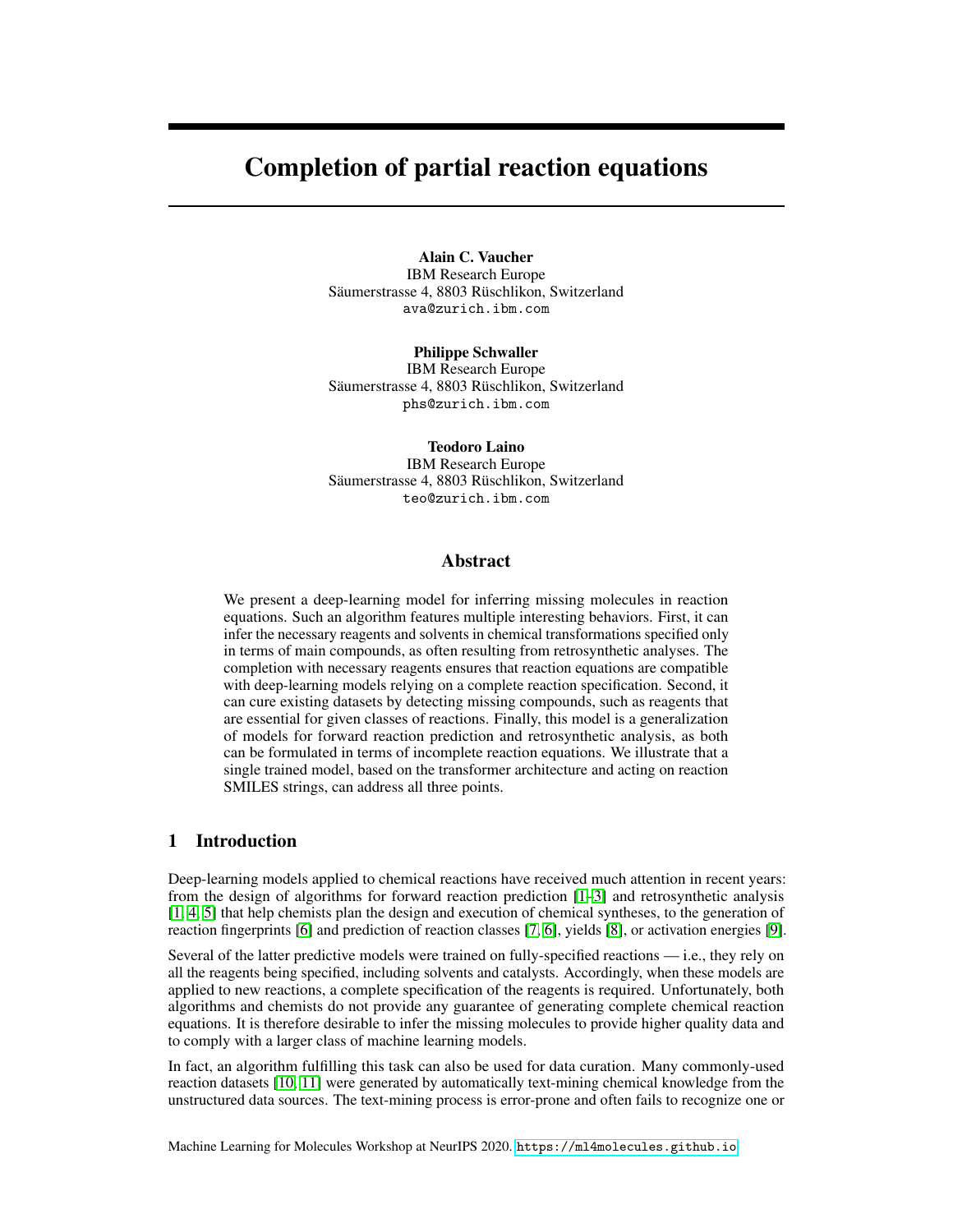several precursor molecules. An approach for the completion of partial reaction equations can either detect reactions that are potentially incomplete, or even automatically add the missing molecules, before the dataset is used for other downstream applications.

Furthermore, the task of inferring missing compounds in a reaction equation is a generalization of forward and single-step retrosynthetic prediction models. As a consequence, a properly tuned algorithm completing partial reaction equations also a forward or retrosynthetic prediction model.

In this work, we present a deep-learning model based on the transformer architecture that infers the molecules in partial reaction SMILES strings. This model does not contain any chemical knowledge except the one learned from the data during training. We illustrate its application for data curation, as well as its use for forward and retrosynthesis prediction. Figure [1](#page-1-0) gives a few examples of partial reaction equations and how they can be completed.



<span id="page-1-0"></span>Figure 1: Partial reaction equations and associated missing molecules, corresponding to the input and output of the model presented in this work. Example 1) corresponds to a complete reaction equation, where no molecules are missing. Example 2) corresponds to a forward reaction prediction task, where the model must predict the reaction product. Example 3) corresponds to a retrosynthetic prediction, where the model infers potential precursors for a given molecule. Note that multiple outputs are possible in this case. Examples 4) and 5) illustrate other cases of completing partial reaction equations. The model introduced in this work, trained a single time, is able to tackle all these different cases.

# 2 Method

#### 2.1 Model

We used a modified version of the Molecular Transformer [\[3\]](#page-4-1). Both input and output of the model are tokenized versions of reaction SMILES strings [\[12,](#page-4-10) [13\]](#page-4-11). Thereby, the input corresponds to the potentially incomplete reaction equation, and the output contains the missing precursors and/or products. When no precursor or product is missing, the reaction SMILES string will only contain the token separating precursors and products, ">>".

The transformer model is implemented with the OpenNMT-py library [\[14,](#page-4-12) [15\]](#page-4-13). The standard transformer implementations is applied with the following changes: the parameter layers is set to 4,  $rnn\_size$  to 256, word\_vec\_size to 256, max\_generator\_batches to 32, accum\_count to 4 and label\_smoothing to 0. We trained the model for 1,000,000 steps.

#### 2.2 Data

The model was trained and tested on data derived from the US patent reactions by Lowe [\[10\]](#page-4-8), as post-processed by Pesciullesi et al. [\[16\]](#page-4-14). The data was obtained from the GitHub repository of Ref. [\[16\]](#page-4-14) and the same data splits were used.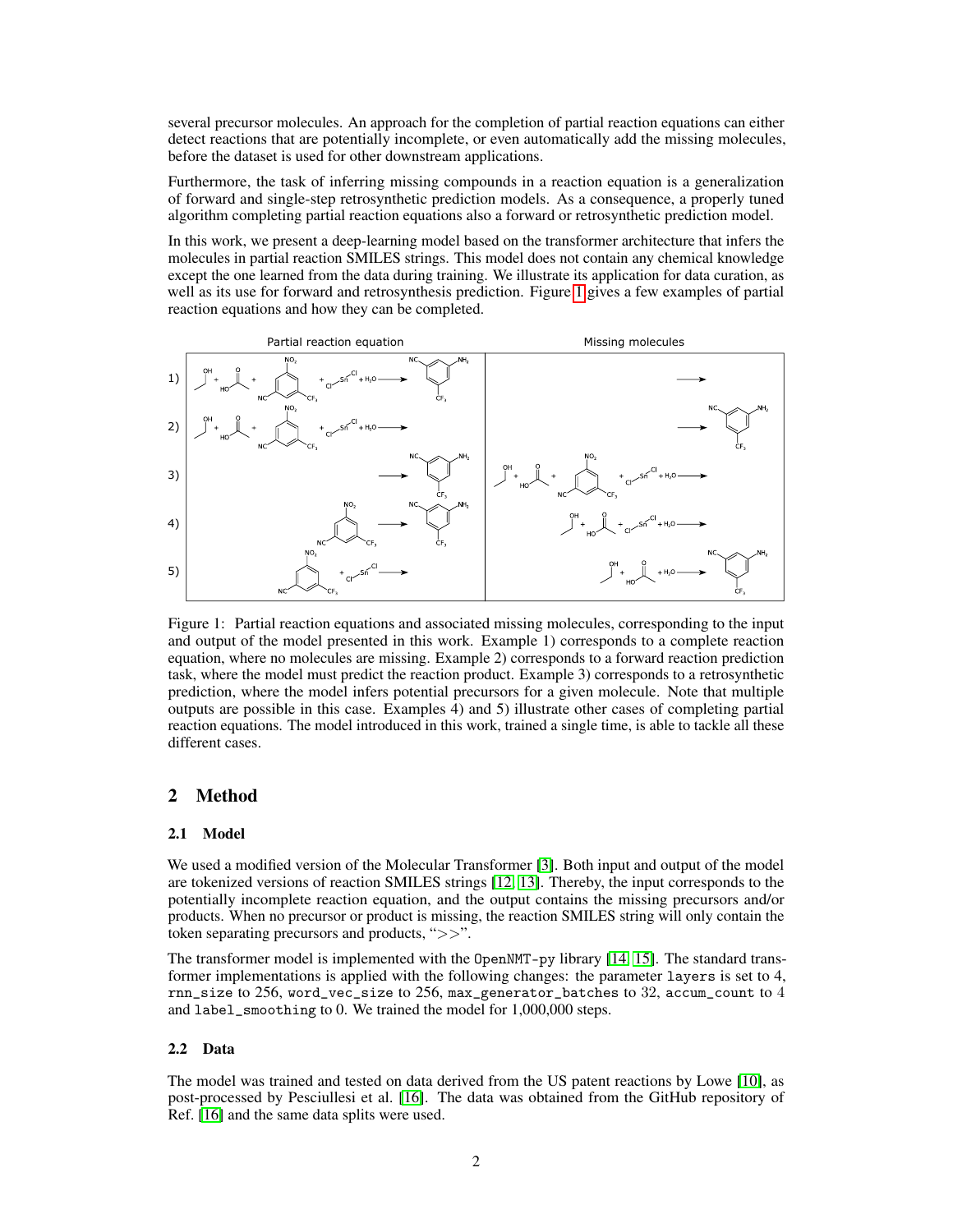



Figure 3: Most frequent molecules (or groups of molecules) inferred when applying the reaction completion model on the ground truth data. The number below each compound indicates the number of reactions for which that compound was predicted.

<span id="page-2-0"></span>Figure 2: Frequencies of given number of molecules in the partial reaction equations and associated number of missing molecules.

For training the reaction completion model, each reaction SMILES string in the original dataset was transformed into ten partial reaction SMILES strings by selecting randomly, from the precursors and products, the molecules to remove in the input. Thereby, this process generated reaction SMILES strings with a variable number of missing molecules. The only criterion was that the resulting partial SMILES string should contain enough tokens compared to the original reaction SMILES string, to avoid generating partial reaction SMILES strings containing common reagents only.

This resulted in training, validation, and test sets of sizes 10.9 M, 0.6 M, and 0.6 M, respectively. Figure [2](#page-2-0) shows histograms for the number of molecules in the partial reaction SMILES strings, against the number of removed molecules.

# 3 Results and discussion

In the following, we address the different applications of the reaction completion model. All the calculations refer to the test split of the dataset. The "reference forward prediction model" refers to the pretrained model presented in Ref. [\[16\]](#page-4-14). In Figure [4,](#page-3-0) we illustrate the application of our model to a few reactions and compare the predictions with the expected value from the ground truth.

#### 3.1 Partial reaction equations

The model achieves an accuracy of 30.4%. Note that the accuracy reflects exact matches only, where all the molecules in the resulting reaction equation are identical to the ground truth. An exhaustive evaluation of the reasons for not matching the 69.6% remaining cases lies outside the scope of this work; an initial analysis shows that often solvents are missing either in the prediction or in the ground truth, that some equivalent solvents or reagents are predicted instead of other ones, and that sometimes the partial reaction equation leaves multiple possibilities open as to what the reaction should be.

We evaluated the correctness of the resulting reaction equations (combining the partial reaction equation from the input and the model prediction) by assessing whether they are correct. To do so, we inspected whether the reference forward prediction model delivered a consistent product. We found out that this is the case for 77.6% of the reactions.

Applying the reaction completion model several times iteratively only leads to a marginal improvement of the accuracy to 30.5%.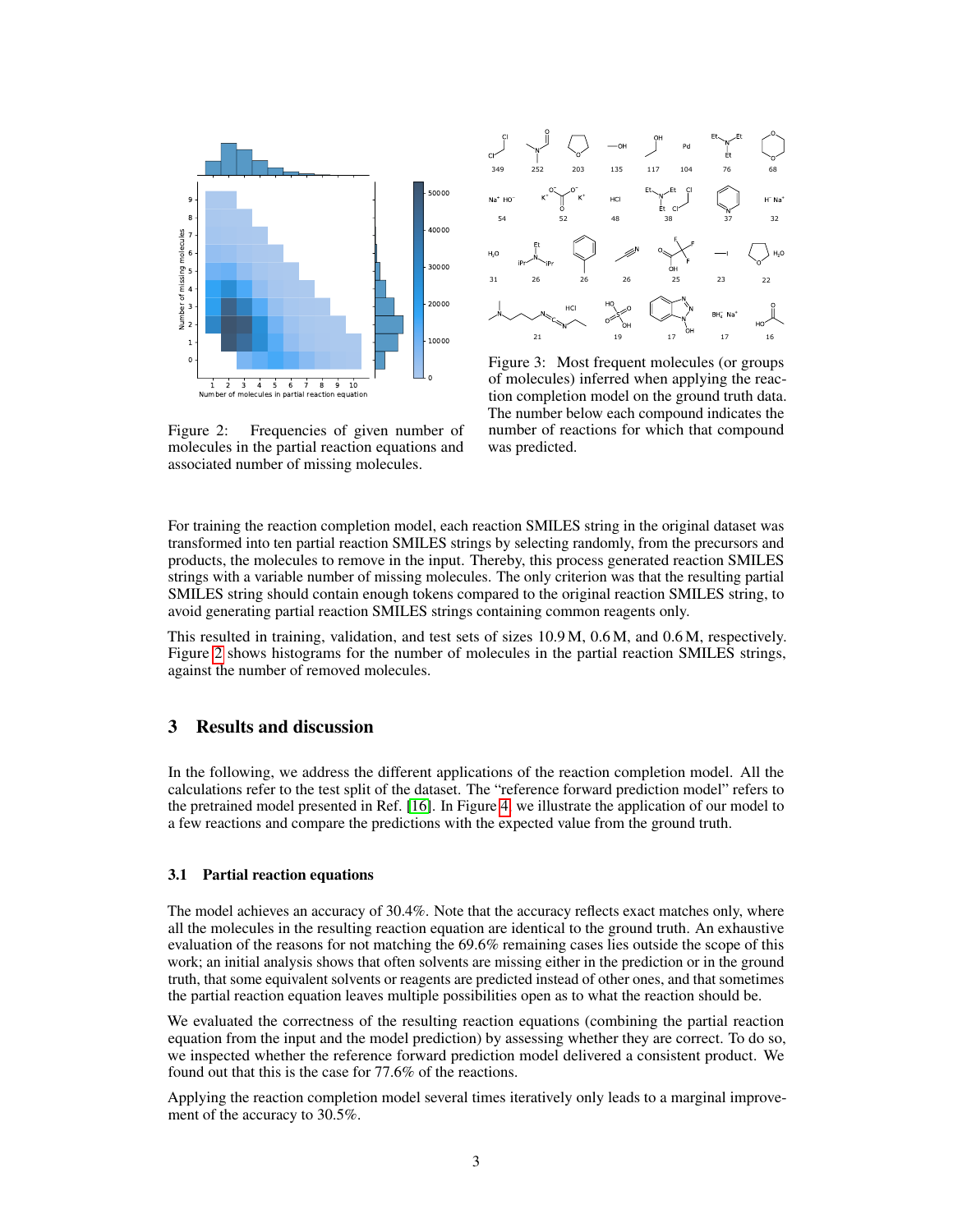

<span id="page-3-0"></span>Figure 4: Examples of reaction completion. The first reaction is an example where the model finds correctly that a precursor and the product are missing. In the second example, the model predicts a different solvent (methanol) than the ground truth (ethanol). The third example illustrates a case where the application of the model to the original dataset reveals a missing precursor molecule. In the fourth example, we illustrate the application of the model as a forward prediction model. There, the dataset contained a mistaken product. The fifth example illustrates the application as a single-step retrosynthesis prediction model. The model chooses different precursors than present in the ground truth.

#### 3.2 Application on ground truth data

By applying the reaction completion model to the the ground truth data, we found out that 2729 (out of 60548) reactions were considered to be incomplete. A total of 493 distinct molecules (or groups of molecules) were missing. The most frequently inferred molecules or groups of molecules are depicted in Figure [1.](#page-1-0) While many of those relate to solvents, upon analysis it is evident that many essential reagents are missing from the ground truth data.

#### 3.3 Forward reaction prediction

By removing the products from the reaction equations, the reaction completion model can be applied for reaction prediction. We compare our predictions with the ground truth (products that were removed) and with the predictions of the reference forward prediction model. Our model achieves 68.1% accuracy, compared to 77.6% for the reference forward prediction model. Interestingly, for 9.4% of reactions, both models predict an identical product that differs from the ground truth. Upon manual inspection, many of these examples correspond to mistakes in the underlying ground truth.

We also note that for 7.0% of the forward predictions, our model predicted some precursors in addition to the products. Considering this, it may be that some of the predictions differing from the ground truth would be correct if one took the additional precursors into account.

#### 3.4 Single-step retrosynthesis

For the single-step retrosynthesis task, partial reaction SMILES strings including only the reaction products were fed to the model. Accordingly, the predictions of the model contain only precursors. We assess the predictions by calculating the round-trip accuracy [\[5\]](#page-4-3). Taking, for the forward prediction, the model presented in this work, we obtain a round-trip accuracy of 81.5%. Using the reference forward prediction model, the round-trip accuracy is 82.6%. These values are slightly higher than the ones reported for transformer-based models for retrosynthesis [\[5\]](#page-4-3). A more extensive evaluation of the application of the model to retrosynthesis requires the inspection of other metrics that will be reported in a subsequent paper.